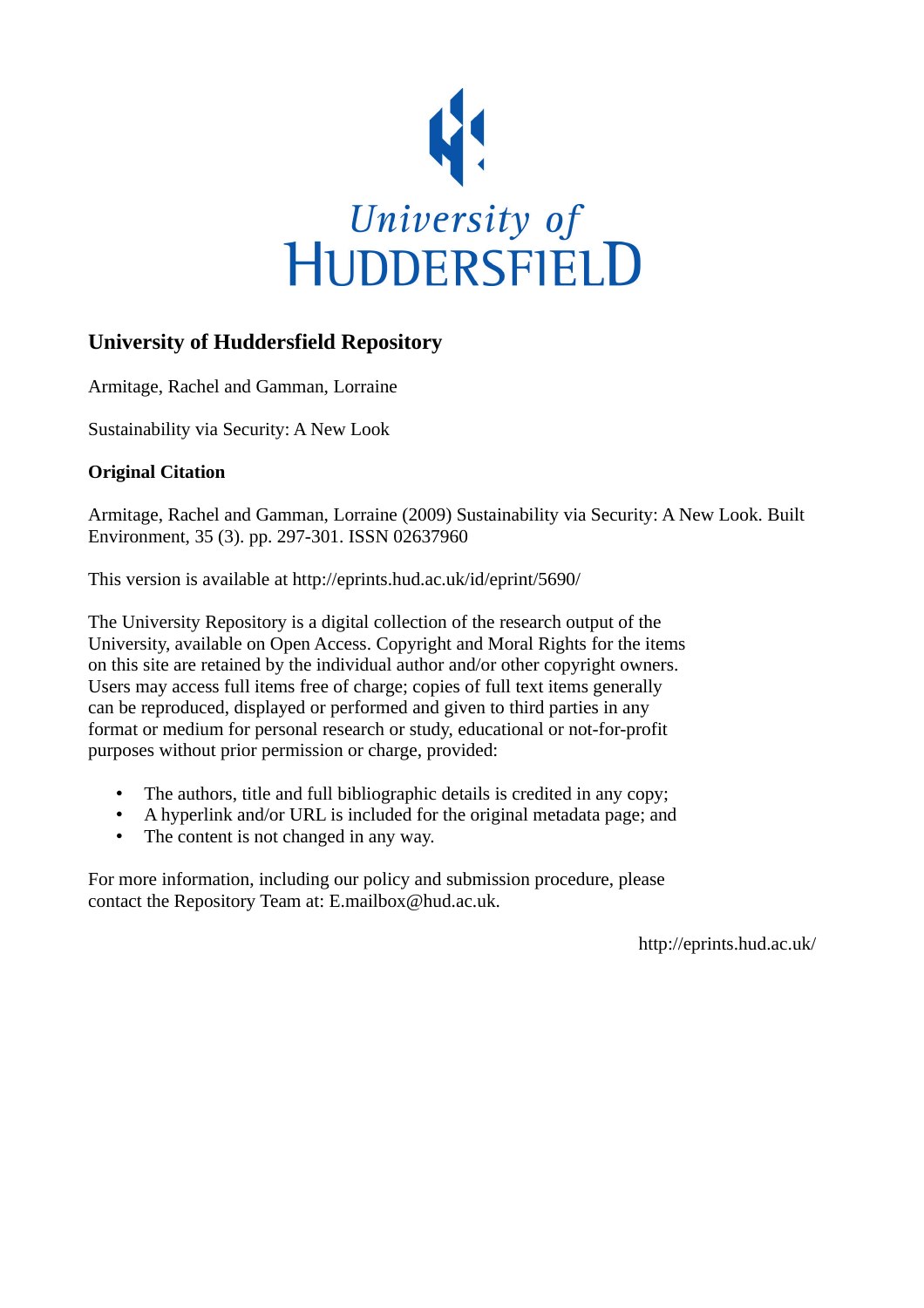#### Sustainability via Security – A New Look

## RACHEL ARMITAGE and LORRAINE GAMMAN

Crime is carbon costly and if sustainability is to go forward as the vision that can guide and inform design and planning agendas, it must find ways to address security issues (crime as well as the fear of crime). This special edition of the Built Environment uniquely focuses upon issues of crime, design and security in the context of sustainable development. This is an area where many practitioners recognise the "need to explicitly integrate crime issues within sustainability frameworks" (Cozens, 2007 p. 187), yet to do so they require more information. In recognising the need to both stimulate debate and to provide practical examples, this volume brings together a selection of authors from a variety of different backgrounds to highlight the links between different approaches, agendas and methodologies. It also identifies some of the tensions and conflicts of trying to deliver sustainable and secure developments, and how best to resolve these differences.

The original aim of this special edition was to highlight the pinch points between the two agendas of crime prevention and sustainable design and to draw attention to the difficulties that this has created for practitioners aiming to meet the aims and objectives of their relevant agenda/s. Those who have worked within the field of community safety (and more specifically the field of designing out crime from the built environment) will be aware of the historic tension between the two agendas. Sustainability has been largely interpreted to mean environmentally friendly, environmentally friendly is seen as getting people out of their cars and on to their feet and bicycles; getting people on to their feet and bicycles often means creating more permeable pathways, and creating more pathways could inadvertently create more opportunities for crime and disorder.

These arguments have often been simplistically presented as Crime Prevention Design Advisors/Architectural Liaison Officers (CPDAs/ALOs) demanding closed developments whilst many architects, planners and others working to the sustainability agenda sought permeable, open developments to encourage environmentally friendly ways of living and travelling (Fairs, 1998; Stungo, 1998; Summerskill, 2000). Yet as this edition progressed, it became clear that such polarisation not only misinterprets the issue, it also entirely misses the point. Whilst the term sustainability is often presented as meaning environmentally friendly and sustainable developments as being those which are built to minimise carbon emissions and reduce climate warming, this again is too simplistic an account of sustainable design. The Office for the Deputy Prime Minister (now Department for Communities and Local Government) document *Defining Sustainable Communities* (2005) defines sustainable communities as "places where people want to live and work now and in the future" (ODPM, 2005 p.1). Clearly to create places where people want to live and work, that do not compromise the needs of future generations to do the same, we must create places that are built for longevity, where people feel safe (and *are safe*), where developments do not need to be regenerated or demolished, but offer resilient designs that anticipate the needs of tomorrow. Building sustainable developments is not only about the use of environmentally friendly materials, it is also about creating environments which are safe, attractive and ecologically rich (Edwards, 2000). As Fox's paper highlights, there is a common misunderstanding that sustainability means 'environmental' or 'green' and this interpretation misses the main point of sustainable development, which is to achieve social, economic and environmental outcomes at the same time. In recognising that security is a route to sustainability rather than an obstacle to overcome, the focus of this journal changed from being about sustainability versus security to **sustainability via security.**

As Armitage and Monchuk highlight within this special edition, there is no doubting the importance of sustainable development. The United Kingdom needs more homes, yet the impact upon the environment must be minimised. Therefore, it is essential to ensure that a step forward for the green agenda does not present a step back for crime prevention and designing out crime. In their paper *Reconciling Security with Sustainability: The Challenge for Eco-Homes, Armitage and Monchuk present detailed findings that review both planning and crime prevention policy, as* well as analyse the impact of existing eco-homes throughout the United Kingdom. One of the key findings of their paper is that the research did not identify any features of sustainable design that would prevent a development from achieving Secured by Design (SBD) accreditation. Equally, no features of SBD were identified which would make it difficult to achieve a high rating on the Code for Sustainable Homes. So what is it precisely that prevents the marriage of green and blue? Developments that had failed to align the two agendas appear to have failed because of a lack of communication and consultation between key partners, not because of a lack of common ground or design ingenuity. In fact there was no design feature that was essential for sustainability that made it impossible to achieve a secure development (or vice versa). Common features of developments which had failed to align the two agendas were a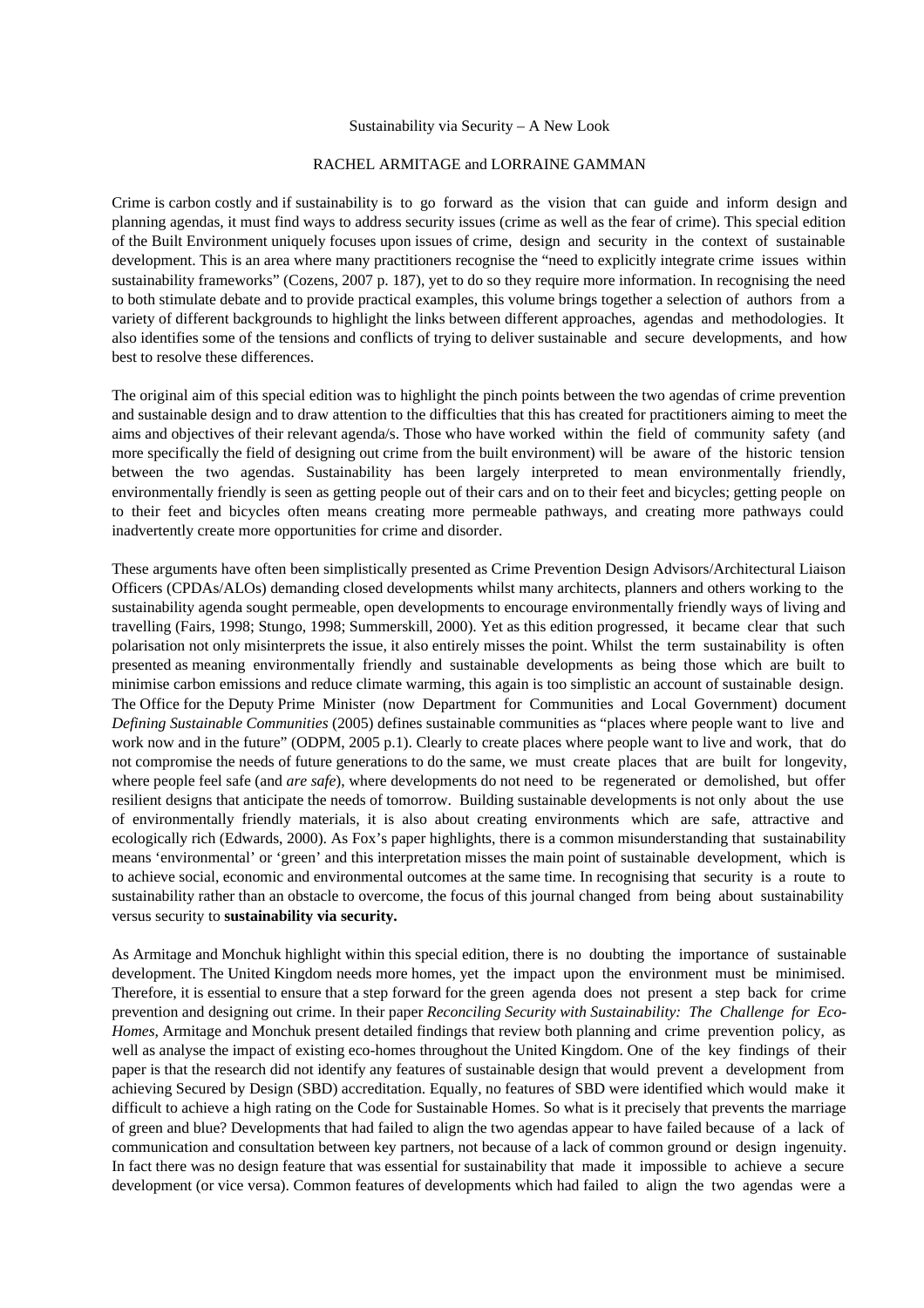lack of communication between developer/planning department and the ALO/CPDA, a perceived lack of flexibility by the ALO/CPDA and/or misinterpretations of the aims and principles of the two agendas. In contrast, developments which had met the requirements of both the Code for Sustainable Homes (or EcoHomes) and SBD had ensured that the ALO/CPDA was consulted at the concept/pre-planning stage, had excellent systems of communication (for example, basing the ALO/CPDA within the planning department) and were staffed by individuals who understood the requirements of those working to a complementary agenda. Although concluding that the two agendas can work together, Armitage and Monchuk highlight how current policy is doing little to emphasise the need for truly sustainable communities to be safe and secure. Security is currently marginal to the Code for Sustainable Homes, with maximum scores for sustainability being achievable with no attention being given to security. The marginalisation of security is justifiable only if three criteria apply:

- Firstly, that residential planning decisions have no (or trivial) crime consequences.
- Secondly, that security and sustainability are generally incompatible in design choices, and
- Finally, that crime itself is carbon neutral.

None of the above assertions is credible. As for the first, the literature reviewed by Armitage and Monchuk shows that planning decisions do have substantial crime consequences. For example, the four evaluations of SBD implementation are unanimous in demonstrating the crime-reductive effects of these standards. As for the second criterion, their research shows that security and sustainability are usually not perceived to be in tension by domain experts, but the opposite, that there are substantial areas of synergy. Furthermore, there is no shortage of imaginative ways of working around perceived tensions. Many of the tensions identified within existing developments were a consequence of poor design. The sustainability agenda was irrelevant to the perceived tension and remediation would not jeopardise the sustainability of the development. As to the third criterion, a paper given by Monchuk and Pease (2009), which compliments that presented within this special edition, shows crime to be *carbon costly*. Factoring in the costs of police mileage in response to crime, the replacement of stolen and damaged property, the health and other costs to crime victims and others living in crime-challenged areas, together with indirect payments such as the costs of removal away from homes in crime-ridden areas, maintenance and refurbishment of void homes, demonstrates what a huge carbon footprint crime leaves. Crime control is thus an important contributor to the establishment of stable, sustainable communities, which should be reflected in its weighting in the Code for Sustainable Homes.

In his paper - *Crime Prevention, the Planning System and Sustainable Development: Addressing Policy Challenges in English Practice,* Kitchen outlines the history of crime prevention as a consideration within the planning process, from the Department of the Environment circular 5/94 to the Design and Access statements required by the Department for Communities and Local Government circular 01/2006. This review of policy and legislation highlights how crime prevention has gradually been built into the English planning system. Also, on a more positive note, it shows how far the planning system has come in terms of the importance placed upon crime prevention within planning considerations. Whilst presenting this progress, Kitchen goes on to highlight the ambiguities that are present between existing policies and initiatives and the difficulties that this presents for practitioners making planning decisions on the ground. This is illustrated through the presentation of a recent case study in Salford (Greater Manchester) where there were conflicting views from the applicant and the police ALO. Whilst the applicant had ticked all boxes in terms of compliance with policy and consideration for crime prevention, disagreements remained on key issues relating to the design and layout of the development. Kitchen warns of the dangers of expecting a Planning Committee of elected members to overcome differences that neither academic research nor professional literature have yet resolved.

Cozens and Love present a detailed review of the literature surrounding the contentious issue of permeability – the extent to which urban forms allow (or restrict) the movement of pedestrian or vehicular traffic in different directions, one of the key debates surrounding the agendas of crime prevention and sustainability. As well as exploring the 'encounter' versus 'enclosure' debate, Cozens and Love present the insights gained from an innovative applied research project into improving the management of pedestrian access ways (PAWs) in Western Australia. Through the development of their Situational Crime Prevention Assessment (SCPA) that comprises a suite of five tools for assessing and reducing crime risk in PAWs, Cozens and Love have created a framework that allows local governments to diagnose local problems/issues and to apply integrated and more appropriate solutions at the localised level.

Drawing upon one of the key areas of debate within the field of designing out crime within the built environment –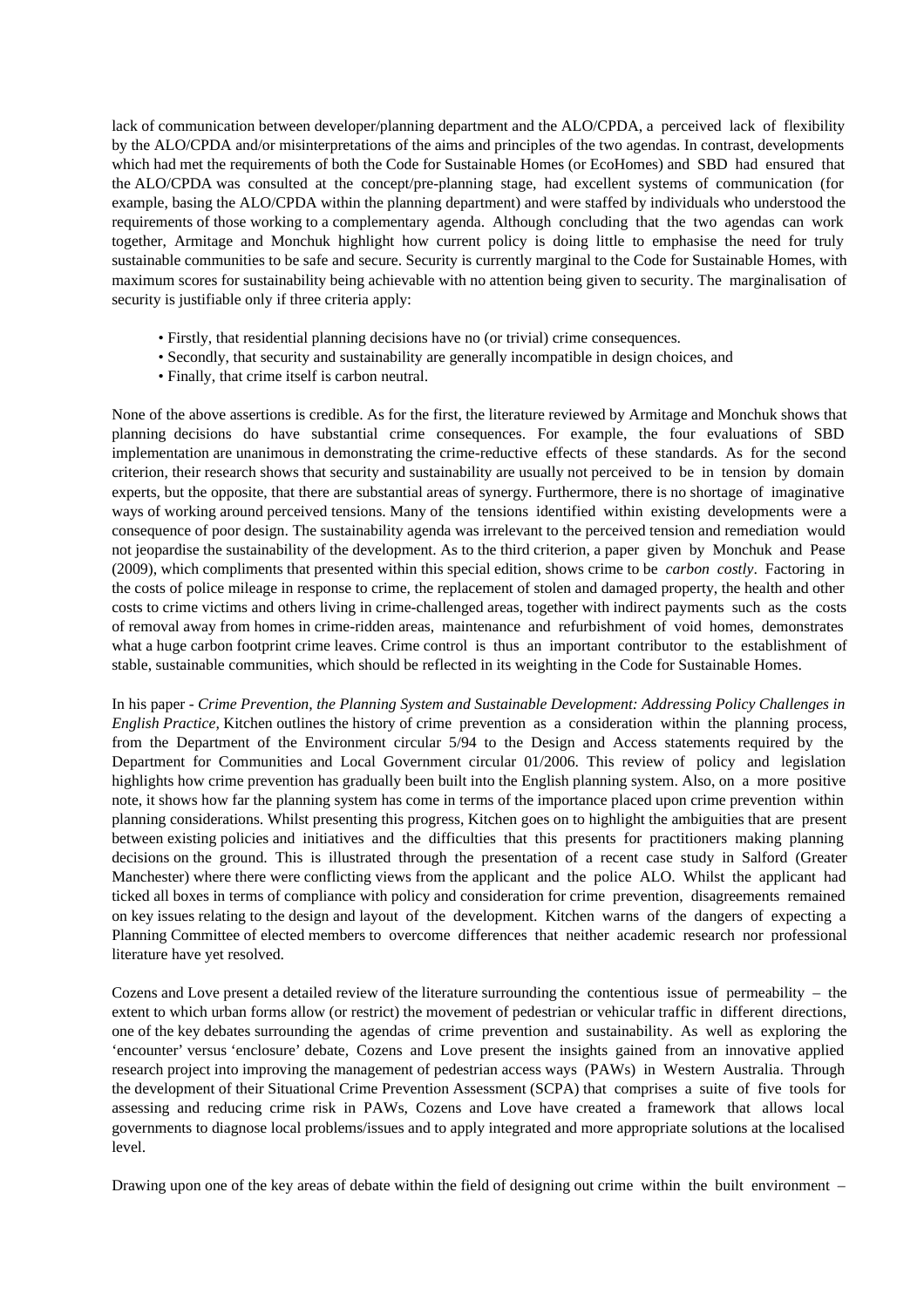that of permeability and pedestrian movement, Evans presents the findings of a five-year research study into accessibility, urban design and social inclusion (AUNT-SUE). Perceptual and safety issues - one of the major barriers to transport access for vulnerable groups - are explored by Evans who goes on to present an urban design street audit or index (SDI) that can be used as a transferable index for measuring accessibility.

In his paper *SafeGrowth: Moving Forward in Neighbourhood Development*, Saville highlights the challenge of maintaining crime prevention in the long term. He poses the idea that a crucial factor in sustaining prevention is the process of consultation, implementation and planning. Saville presents the SafeGrowth model - an integrative planning process which employs five planning steps to help residents to learn how to create and self-regulate their own safety. The key, according to Saville, is the shift towards a new style of user centred prevention - one in which safer places emerge from residents co-designing for themselves rather than having programmes of interventions imposed upon them by 'experts'. The move away from standardised Crime Prevention through Environmental Design (CPTED) checklists towards a holistic approach to the design, build and management of communities could offer valuable lessons for the current system of designing out crime within the United Kingdom.

Gamman and Thorpe echo Saville to some extent by also exploring what 'user centred and 'co-design' approaches can contribute to designing out crime, in particular in addressing competing multi-stakeholder demands. Their paper concludes the special edition by emphasising how carbon costly crime impacts economically, socially and environmentally upon communities, and what design can do to address this. The paper describes in detail a user/abuser centred design methodology, and identifies how this connects with other areas of social design activity, and the methods currently being delivered by designers to address other complex social issues as well as crime. It argues that design against crime constitutes sustainable design because it aims to anticipate and design out crime problems before they emerge – rather than intervening with carbon costly retrofit solutions after the problem occurs. Gamman and Thorpe outline their Iterative Design Model and the stakeholder engagement methods utilised by the Design Against Crime Research Centre to create co-designed briefs that are fit for purpose in serving the multiple needs of the communities the designs address. They suggest that knowledge about these methods, generated by the Bikeoff.org project, may be useful to CPDAs and ALOs when dealing with developers, to raise questions and further understanding about whether or not stakeholder engagement has been appropriately undertaken. Their conclusions share with other authors in this journal the idea that sustainable design and development is possible, and likely to be more socially responsive and socially significant, if user consultation which helps to mediate and integrate competing social and ethical agendas is carefully built into all development stages of design and build.

This special edition has brought together a variety of papers on subjects relevant to the issues of security and sustainability. The authors debate contentious issues such as permeability and conflicts within policy and legislation and present tools to identify local crime problems as well as models and frameworks to target and mediate these. We hope that the papers within this volume will stimulate debate as well as providing tools to aid the development of truly sustainable communities.